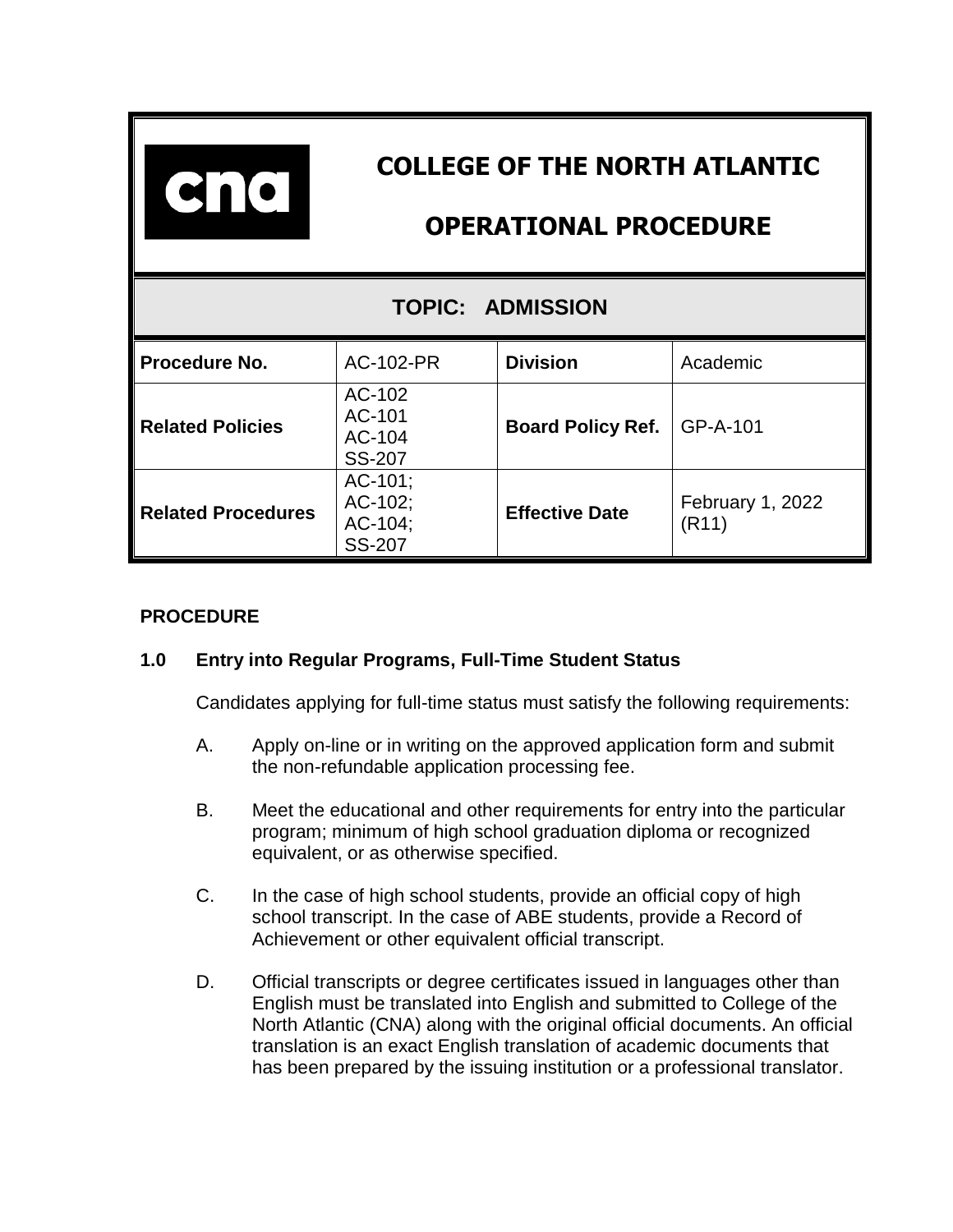- E. Provide required documentation or report for an interview or for testing when requested.
- F. Meet physical entrance requirements of the program, where applicable.
- G. Irrespective of A & B above, applicants may apply for admission under Special Admissions or may be considered as a Mature Student as identified in 1.1.D. of this procedure.
- 1.1. Admission Requirements

Applicants must meet all identified admission requirements of the program.

A. High School Graduation

High school graduation means the successful completion of required credit courses as specified by the Newfoundland and Labrador Department of Education & Early Childhood Development, or other equivalent Canadian jurisdiction.

High School students who complete modified courses with the third digit "6" or alternate courses with a third digit "7" will require further assessment before eligibility is determined. The completion of a modified course may prevent the applicant from being accepted into college programs. Application from such applicants will be referred to the Accessibility Services Coordinator.

(Also refer to Procedure SS-207-PR)

B. High School Equivalency

Graduation with the following High School Equivalencies will be considered for acceptance into any College program:

- i. Basic Training for Skill Development (BTSD) Level 4 **Certificate**
- ii. Adult Basic Education Certificate (ABE) Level 3 (Level 4 prior to 1991)
- iii. General Educational Development (GED) Certificate
- iv. Grade XI Certificate (Department of Education, Public Exams prior to 1982)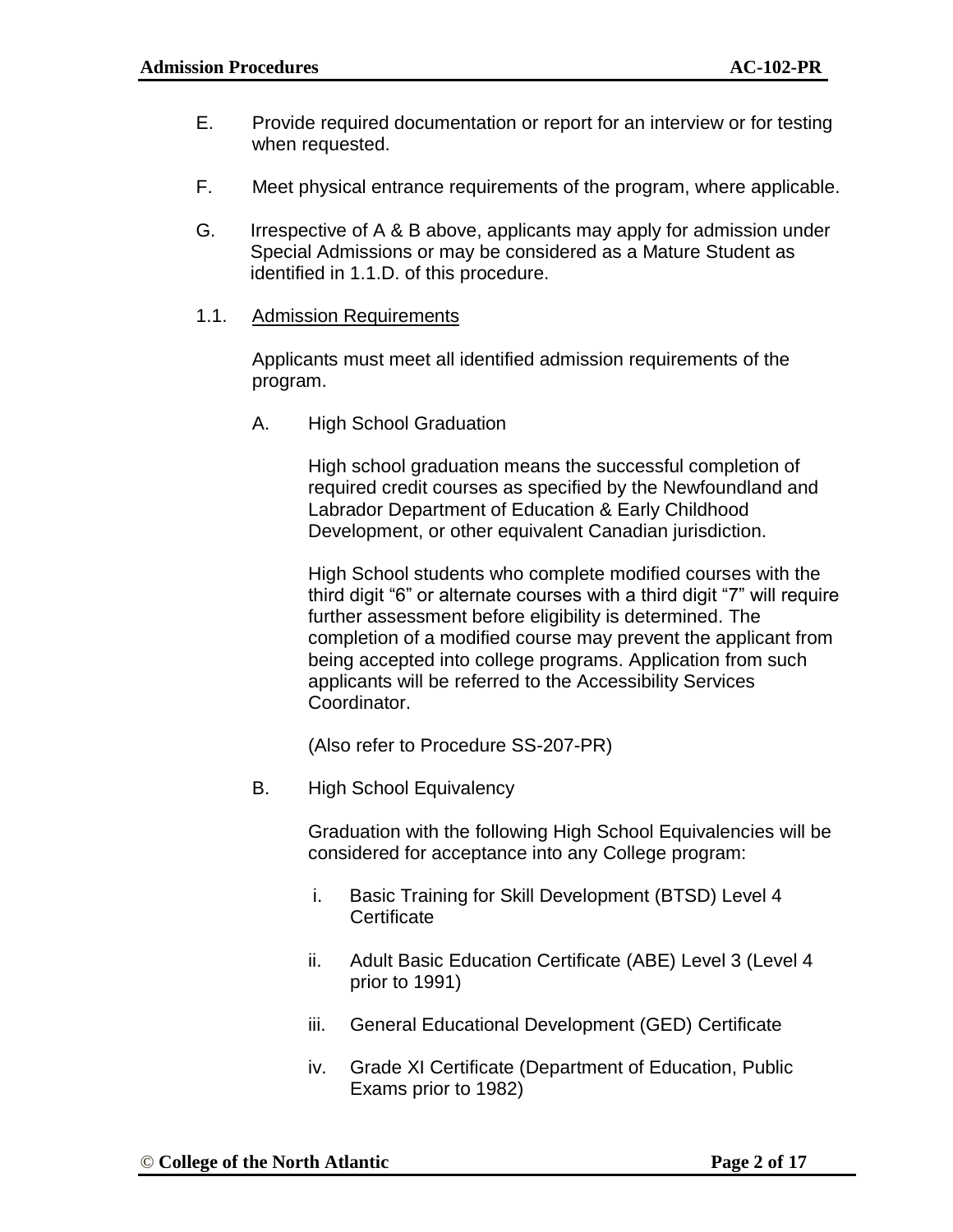Persons holding certificates as listed in i., ii. or iii. may require further evaluation before being accepted into a program; and upon being accepted, those applicants may be required to complete additional courses before entering the program.

C. Comprehensive Arts & Science (CAS) Transition

To be accepted into College programs, CAS Transition students must meet the admission requirements of their chosen subsequent program as articulated under the relevant program section of the Academic Calendar.

D. Mature Student Requirements

Applicants who do not meet the educational prerequisites for programs with "First Qualified, First Accepted" admissions process may be considered for Mature Student admission on an individual basis provided the following conditions are met:

- i) Applicants must be at least 19 years of age at the time of application and out of school for at least one (1) year.
- ii) Applicants present an official transcript of grades for the highest educational level attained.
- iii) Applicants must engage in CNA's Mature Student Admissions Process.

Specific academic course prerequisites, in disciplines such as English, Math, Biology, Chemistry, and Physics, or any others specifically identified for admission cannot be waived via the Mature Student process.

Mature student status does not apply to programs with competitive entry admissions processes.

E. Special Admissions

Special circumstances may exist whereby applicants who fail to meet all of the criteria for admission may be recommended for acceptance. In such cases, the application will be referred to the Committee on Special Admissions.

CNA may choose to designate groups comprised of individuals who face traditional barriers to post-secondary entry. In such cases, applicants who are high school students who do not meet the academic requirements (including having reached the legal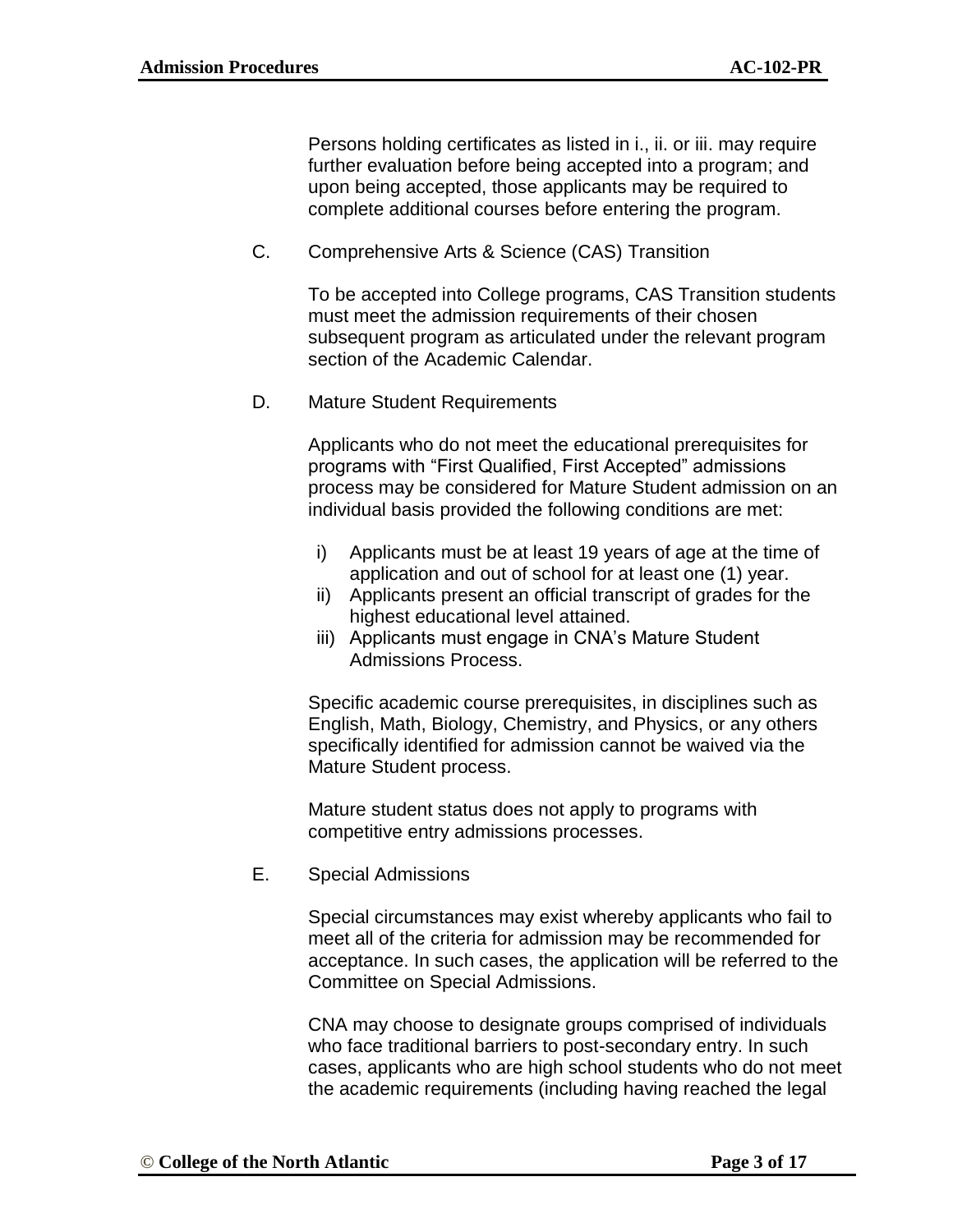school leaving age on the date of commencement of the program) must provide a letter of recommendation from the high school principal or guidance counsellor or any other special admission requirement as established by CNA. In such cases, CNA will establish a committee to review applications and ensure fairness through transparency in the admission process.

Applicants with disabilities, who do not meet program admission requirements, will undergo further review to determine eligibility for admission, as outlined in Procedure SS-207-PR.

Specific academic course prerequisites as detailed in program admission requirements in the Academic Calendar, in disciplines such as English, Math, Biology, Chemistry, and Physics, or any others specifically identified for admission cannot be waived via the Special Admissions process.

### Non-Program Specific

Students may enroll in up to two (2) General Studies courses per semester or one (1) course in Intersession, up to a maximum of eight (8) courses over the lifetime of a student. The admission requirement for candidates wishing to apply for a credit course through General Studies is the course prerequisite, if applicable. Admission into General Studies is only available if entry into CAS Transition or another program is not an option as determined by the Registrar or designate.

Registration/enrollment in a course does not constitute a commitment to or admission into any College program.

F. Home Schooling Admission Guidelines

Home schooled applicants who do not possess a High School Graduation Diploma as specified by the Department of Education & Early Childhood Development will be reviewed for general admission by the Committee on Special Admissions. The applicant may be asked to provide some proof of standardized assessment results and/or complete an assessment instrument used by CNA and attain the required scores for the selected program.

#### 1.2 Admissions Portfolio Guidelines

Some programs may require submission of a portfolio (as approved by the relevant School Dean and identified in the Academic Calendar). The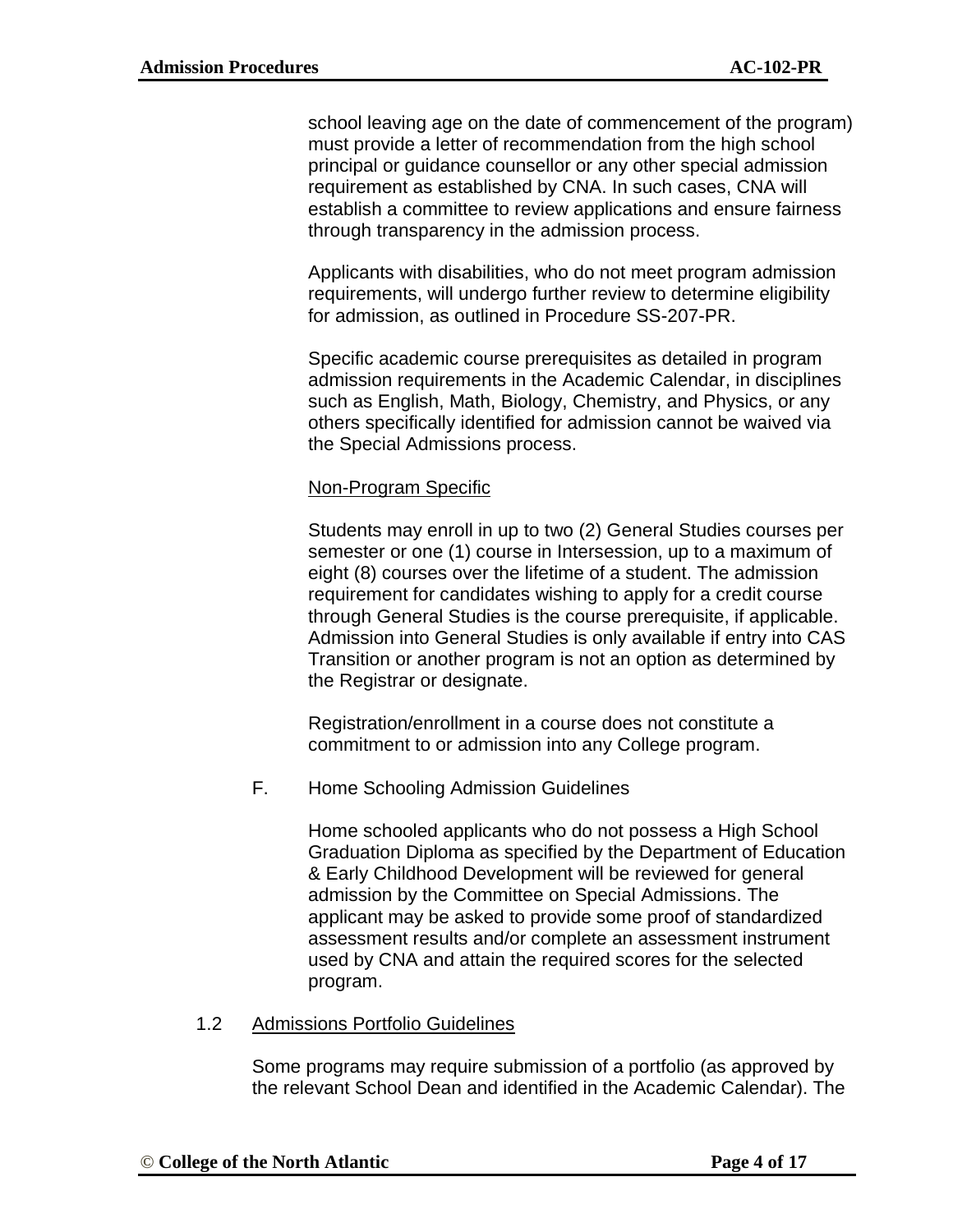guidelines will be outlined in the program details contained in the Academic Calendar, and shall include:

- A. Required pieces of applicant's work and documentation.
- B. Materials sought.
- C. Appropriate format.
- D. Whether original work is required.
- E. Established evaluation criteria.
- F. Return of materials procedures.

CNA assumes no responsibility for loss of or damage to portfolios submitted.

Portfolio Screening:

Each program area will identify how portfolios will be screened, with criteria as approved by the School Dean responsible for the program.

- 1.3 Application Process
	- A. Submit an application and pay the non-refundable application fee.
	- B. Applicants cannot have an active application for more than two programs for the same academic year. If more than one program applied for, the primary and secondary choice must be indicated. If an applicant applies for more than two programs the applicant must advise which of the first two programs are to be withdrawn.
	- C. Forward required official documents (NOTE: certified copy of transcripts must be obtained from the high school or Department of Education; faxed or e-mailed copies directly from these institutions will be accepted). Applications are not complete until all required documentation is received. All required documents must be received within three months of date of application or the application will be withdrawn, except for programs that have posted deadline dates in which instance documents must be submitted by the posted date.
	- D. Applicants enrolled in their final year of high school must provide a certified copy of their Level I & II transcript, and Level III courses they are registered for, at the time of application. Applicants who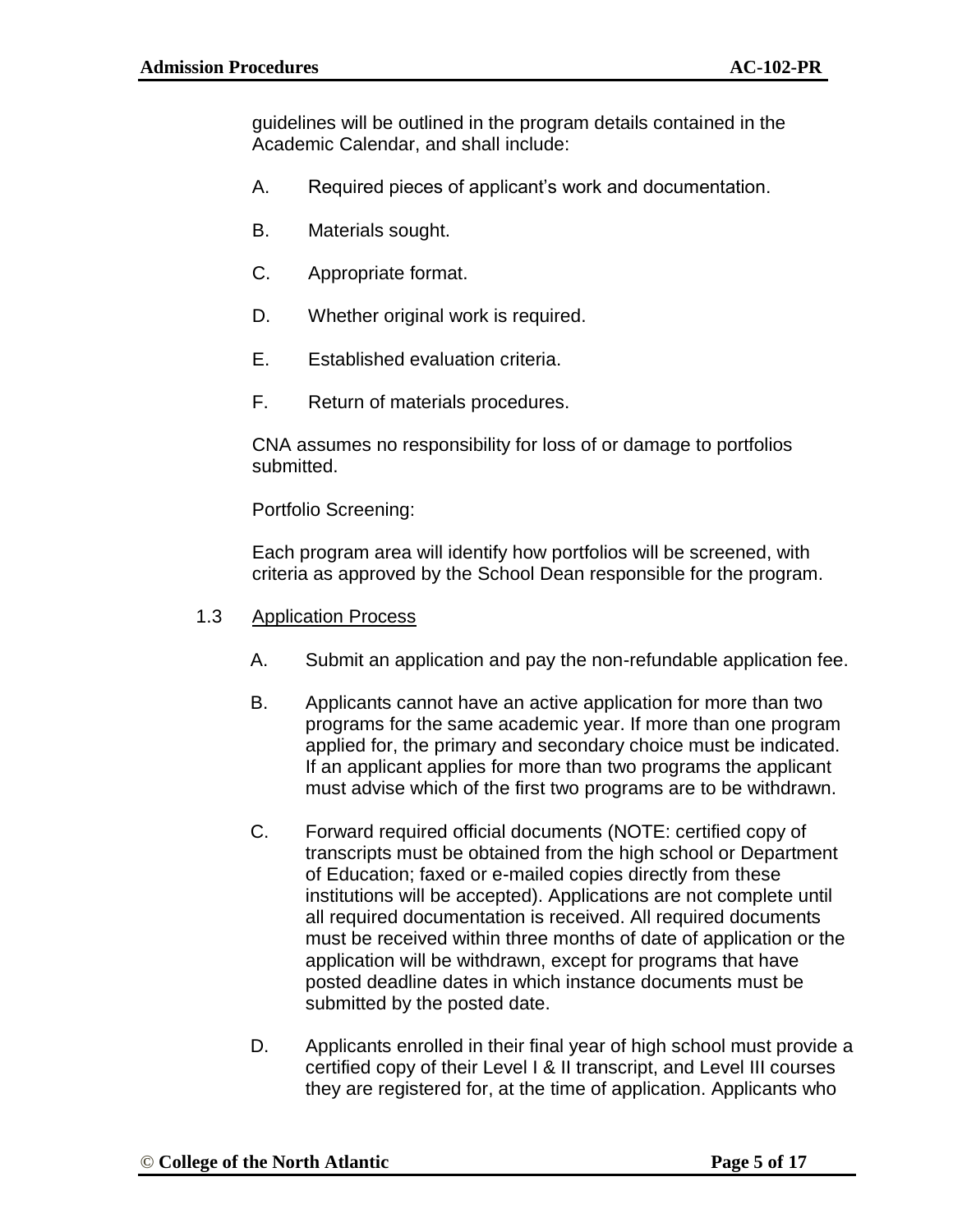are accepted will be accepted conditionally pending receipt of final year results.

For provincial applicants presently in Level III of High School, CNA will obtain a copy of your final high school marks directly from the Department of Education once final marks are available, provided the Provincial School Number is included on the application.

For provincial applicants who graduated prior to June 2020 and who provide their MCP number, CNA will obtain a copy of your final high school marks directly from the Department of Education.

- E. Applicants will be sent an acknowledgement upon receipt of their application. Communications will be via e-mail. Some notifications may be sent via SMS text (where applicants have consented).
- F. Programs with "First Qualified, First Accepted" Admission Process. Acceptance into these programs will follow the "First Qualified, First Accepted" admission process as outlined in AC-119-PR, subject to the following:
	- Applications must be correctly completed and must contain all required documentation.
	- Complete applications will be dated as of the date of receipt of the last document received in order to assess program eligibility.
	- **EXTE** Applicants must meet all educational and any other requirements;
	- All required fees must be paid.
- G. Admission to programs with a competitive entry admissions process will not be conducted on a "First Qualified, First Accepted" basis, but will be determined by a process in which applicants are ranked using the results of each admissions component to produce an overall candidate score. For more details, please refer to the specific program entry requirements in the Academic Calendar.
- H. When accepted, applicants will be asked to confirm in writing (or electronically) their intent to register and will be required to pay a confirmation fee within two weeks of the date of the letter of acceptance.
- I. Within three to four business days after a letter of acceptance has been sent, staff will follow up (via telephone for domestic applicants and e-mail for international applicants) to determine if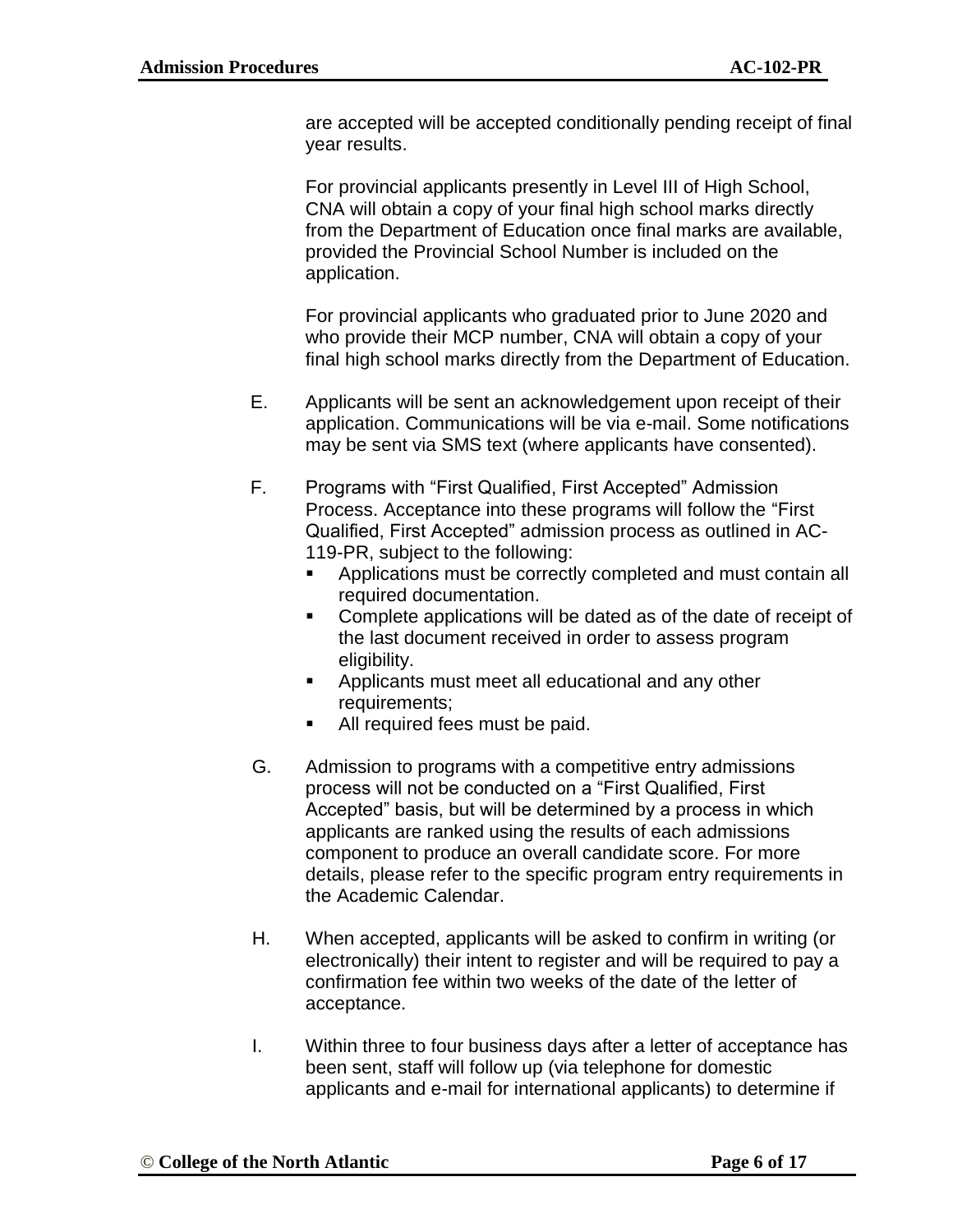the applicant has received the letter and if they intend to accept the seat. If the applicant indicates they are declining their seat, the staff person will send a message to the e-mail address on file confirming the application will be withdrawn per the telephone conversation (or per the e-mail received, as applicable). The application will then be withdrawn and the seat will be offered to the next eligible applicant.

- J. When accepted within two weeks of program start date, applicants will be asked to confirm in writing (or electronically) their intent to register and will be required to pay a confirmation fee within two days of the date of the letter of acceptance.
- K. The confirmation fee is non-refundable and cannot be transferred to an alternate program.
- L. If applicants fail to confirm within the time specified their application will be withdrawn and they will be required to re-apply for admission.
- M. If an applicant has confirmed a seat in their primary program, the application for the secondary program will be withdrawn.
- N. If an applicant has confirmed a seat in their secondary program, the application for the primary program will be kept active.
- O. Applicants can only be confirmed in one seat. If applicants wish to change their confirmed seat, the confirmation fee must be paid for the alternate choice.
- P. Applicants who confirm their seat, in programs with waitlists, and who do not register during the designated dates for online registration will have their application withdrawn and they will be required to re-apply for admission.
- Q. Applicants who confirm their seat, complete online registration, and subsequently do not show up, withdraw their acceptance, or discontinue from the program will have to re-apply.
- R. Applicants who wish to transfer their application to another campus can do so using the Application Transfer: Campus to Campus form. The eligibility date (if applicable) will be as of the date of the transfer of the application.
- S. Applicants who wish to transfer their application to another program can do so using the Application Transfer: Program to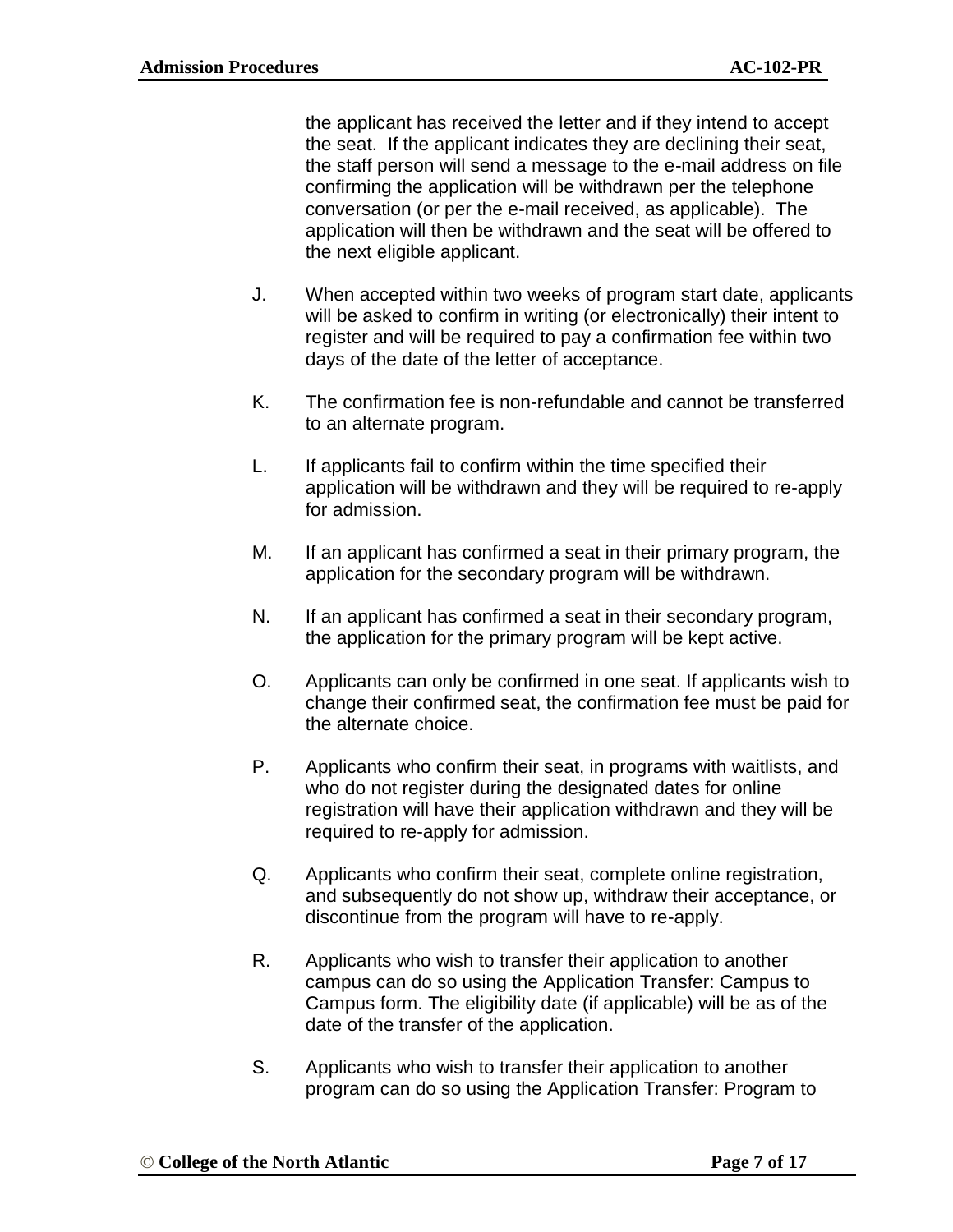Program form and must pay the appropriate application fee. The eligibility date (if applicable) will be as of the date of the transfer of the application.

First Year Engineering Technology: CNA allows students to attend the first two semesters of an Engineering Technology program at select campuses, as noted on CNA's website. After successful completion of the first two semesters, students then progress to the Technical Intersession in the program (and campus) for which a seat was reserved.

Individuals must submit their application to the campus where they intend to complete the first two semesters of their program. This begins a first-qualified, first-accepted provincial process that reserves a seat at the designated campus for the appropriate Technical Intersession, and subsequent years of program study.

Students who, after registration, wish to change their program choice MUST apply using the Program Transfer process.

### 1.4 Re-admission of Students:

- A. Academically Dismissed Students
	- i) Applications from academically dismissed students will be received at any time but students will not be accepted to return on a full-time basis in the program in which they were academically dismissed from until the appropriate period from the date of dismissal has elapsed.

Notwithstanding the above, and pending availability of space, students who have been academically dismissed will be permitted to register for one (1) course for credit in the program from which the student is dismissed.

- ii) Students who have been academically dismissed from a program on two or more occasions will not be eligible for readmission to CNA in the program in which they were academically dismissed from for a period of two years from the date of dismissal.
- iii) Students who are promotion denied per AC-103-PR, Section 13.7 (i.e., do not achieve a pass in all courses and a G.P.A. of 2.0 or better) and are not able to continue with their program, must submit an application (and pay the applicable application fee) to return to CNA to complete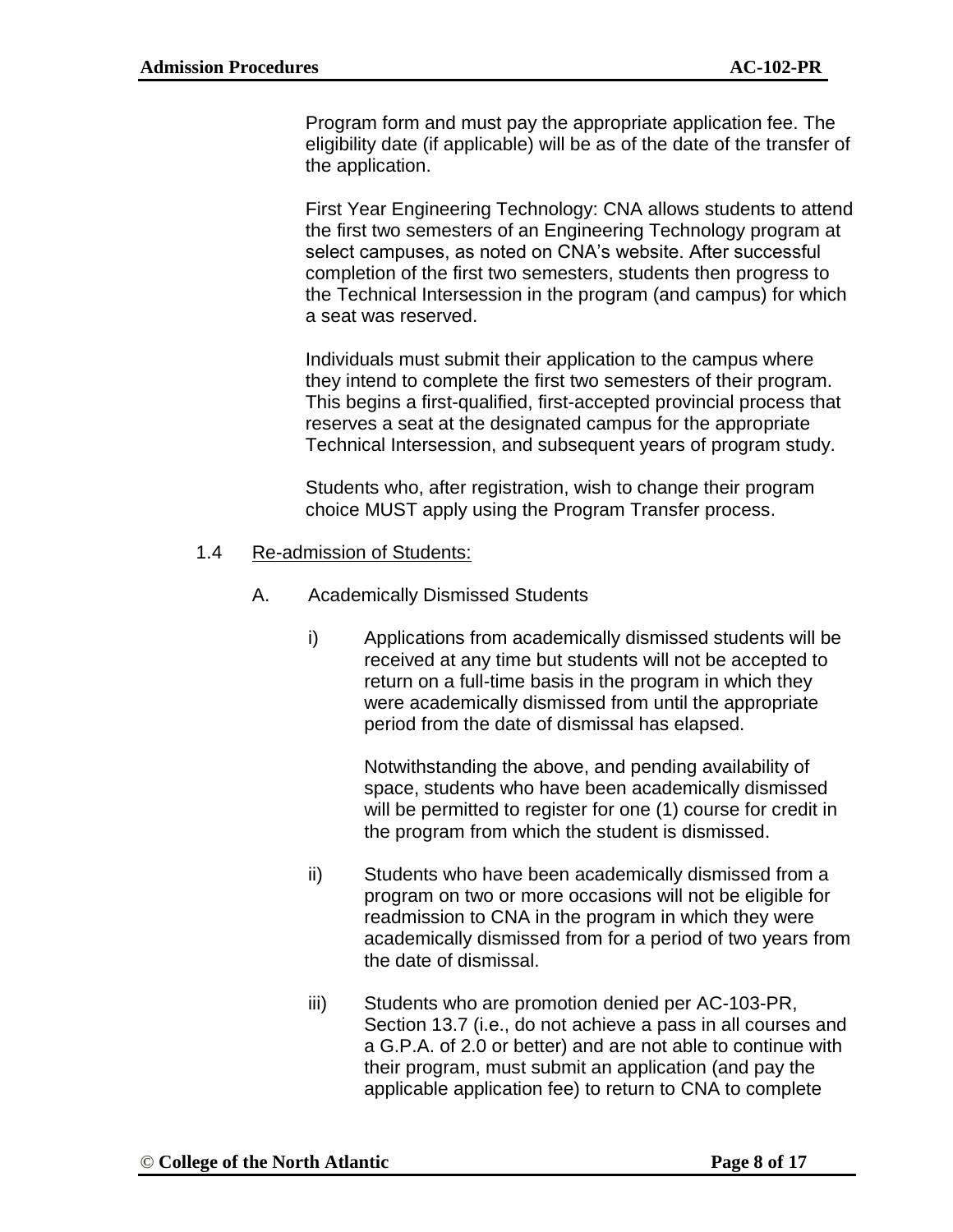deficiencies. Re-admission will be considered pending seat availability.

- iv) Students who are required to withdraw from CNA under numbers i and ii above must apply for re-admission and pay the applicable application fee. Their names will be placed on the existing eligibility list as of the date of reapplication.
- B. Voluntary Withdrawal

Students who are in good standing and who voluntarily withdraw due to extenuating circumstances (confirmed by the counsellor or a campus director/manager) will be required to re-apply to return to the program, but the application fee will be waived. To be eligible for re-admission under this instance, the application for readmission must be submitted within two years of the date of leaving, with the exception of Health Sciences students who must re-apply within one year so as to align with AC-104-PR, Section 1.4. Students who left for medical reasons must supply a medical note of clearance before re-admission is granted. These students will retain their original date of eligibility and will be admitted into the first available seat in accordance with Program Eligibility List and Program Waitlist procedures (AC-119-PR).

C. Involuntary Withdrawal

Students who are withdrawn/suspended by CNA will be required to re-apply to return to the program. Subject to any conditions placed at time of withdrawal/ suspension, eligibility will be from the date of re-application to the program. These students will be admitted in accordance with Program Eligibility List and Program Waitlist procedures (AC-119-PR).

- 1.5 Student Numbers
	- A. Student numbers will be assigned at the time of first application or first CCL enrollment.
	- B. Students will use the number assigned to them regardless of the number of times they apply to CNA.
	- C. Student numbers must appear on all documents to be added to the students' academic or financial files.
	- D. Once student numbers are assigned, they will not be reassigned.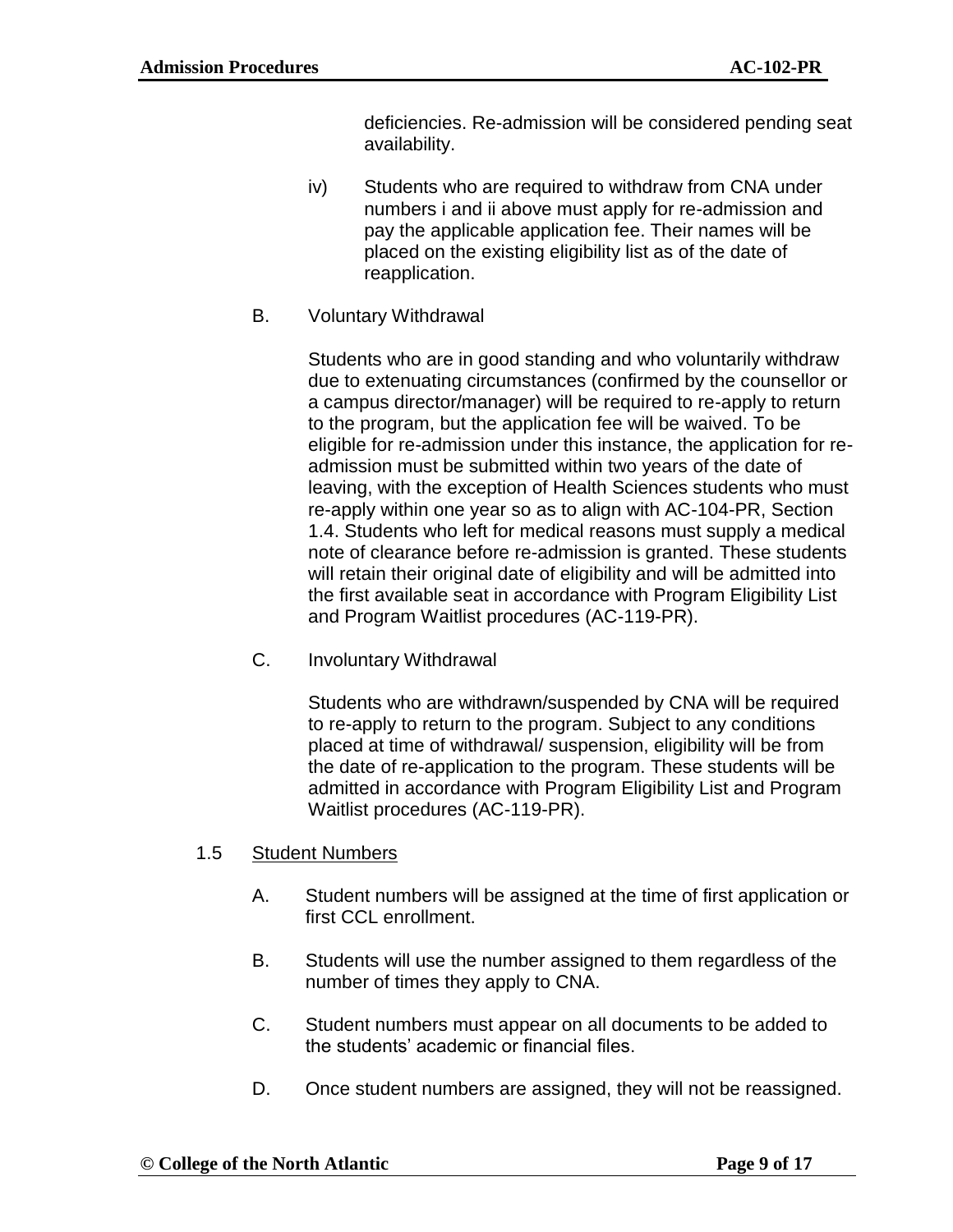E. If a student has been assigned multiple numbers, the student should contact Student Services. CNA will determine which number will be used going forward.

### **2.0 Entry into Regular Programs: Part-Time Student Status**

A part time student is a student who is enrolled in courses but who does not meet the program specific criteria of a full-time student. Students who apply for part-time status in any program must meet all the requirements outlined for fulltime status. Some programs may not be able to accommodate part time enrollment.

### **3.0 Entry into Regular Programs: Concurrent Studies Student Status**

Students in or about to enter their final year of high school may be admitted into College level credit courses by the Committee on Special Admissions in accordance with the following:

- A. Students must hold an academic record with a minimum overall high school average of 80% based on the marks for all courses completed in high school.
- B. Students will be accepted on a "First Qualified, First Accepted" basis on the provision that space is available and that the program does not have a competitive entry admission process.
- C. All fees and deadlines for regularly admitted students will apply.
- D. Students applying for admission under this policy will be required to submit:
	- A completed application form;
	- An official high school transcript;
	- A letter from the high school principal or guidance counsellor clearly recommending admission to "Concurrent Studies"; and
	- A letter from the applicant providing rationale to be considered for concurrent studies and requesting enrolment in a specific course.

#### **4.0 Permanent Resident, Refugees and other Canadian Status Students**

If the applicant's first language is not English, CNA reserves the right to test English proficiency or request official scores on internationally recognized tests of English language proficiency as per section 5.2 - English Proficiency of this procedure.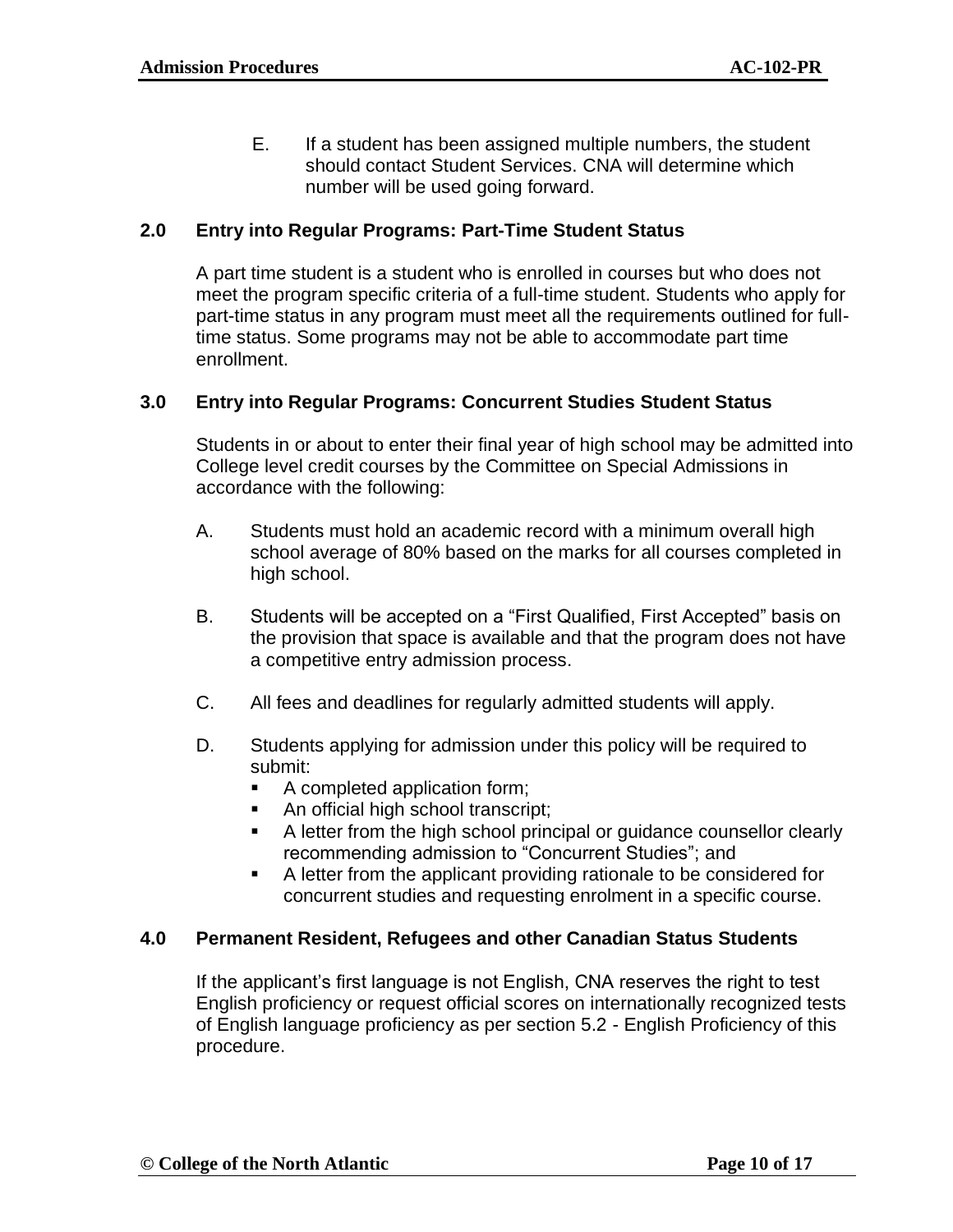Official transcripts or degree certificates issued in languages other than English must be translated into English and submitted to CNA along with the original official documents. An official translation is an exact English translation of your academic documents that has been prepared by the issuing institution or a professional translator.

## **5.0 International Students**

## 5.1 Application Procedure

- A. Submit an application and pay the non-refundable application fee.
- B. Applicants cannot have an active application for more than two programs for the same academic year. If more than one program applied for, the primary and secondary choice must be indicated. If an applicant applies for more than two programs the applicant must advise which of the first two programs are to be withdrawn.
- C. Forward required original documents (e.g. official transcripts, proof of English language proficiency, other documents required for admission). Applications are not complete until original documentation is received. All required documents must be received within three months of date of application or the application will be withdrawn, except for programs that have posted deadline dates in which instance documents must be submitted by the posted date. Transcripts issued directly from the originating institution can be e-mailed to the International Student Coordinator. Notarized certified copies will be accepted via e-mail from recognized agents of CNA. Applicants providing original documents must submit them to:

International Student Coordinator Student Services Division College of the North Atlantic 1 Prince Philip Drive P. O. Box 1693 St. John's, NL Canada A1C 5P7

Applications can be submitted on-line or application forms can be obtained by contacting CNA by telephone, fax, e-mail, regular mail (see contact information below), from any Canadian Education Centre office or from any of our recognized agents.

Tel: +1 709 758-7290 Fax: +1 709 758-7304 Email: [internationaladmissions@cna.nl.ca](mailto:internationaladmissions@cna.nl.ca)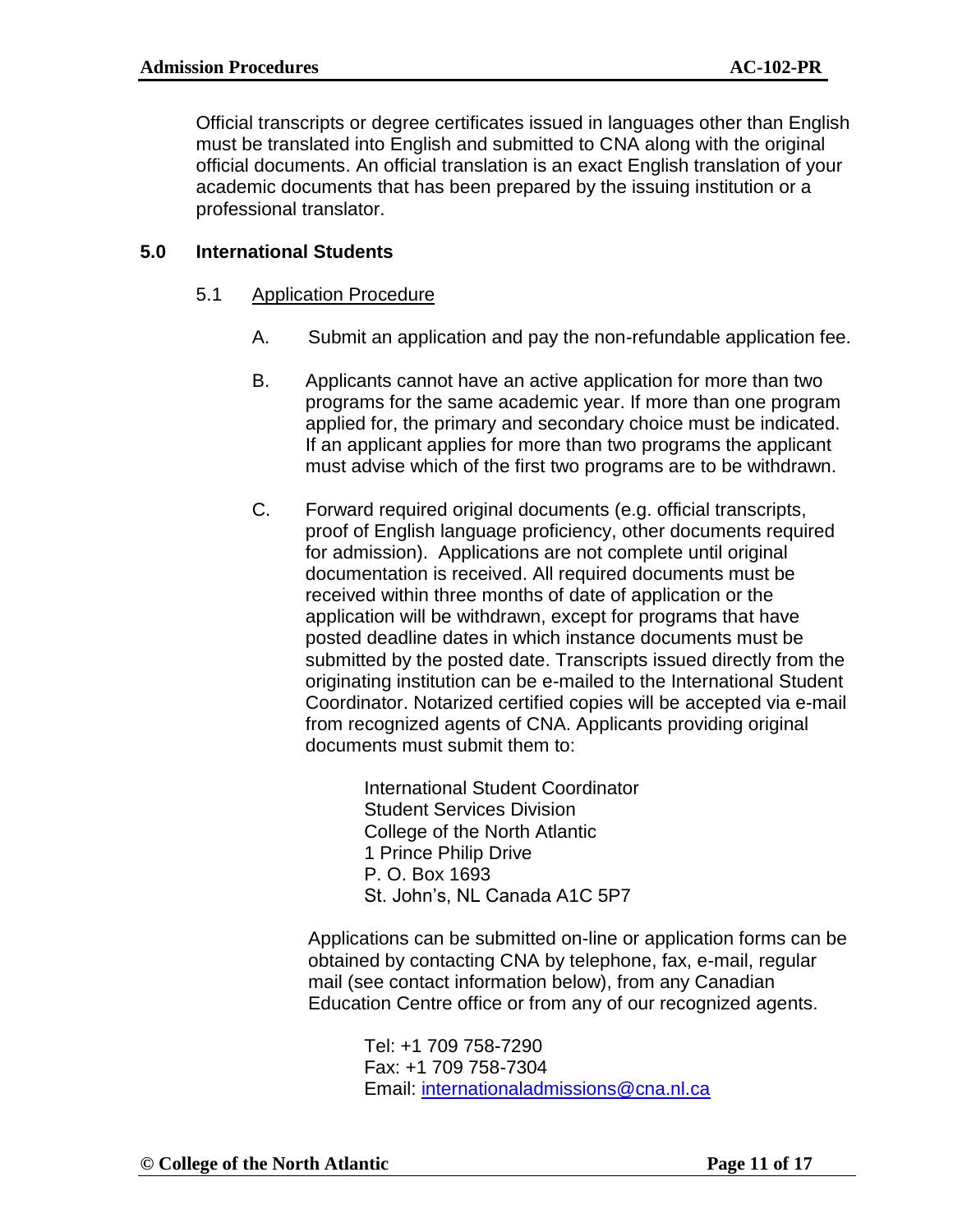### Web: [www.cna.nl.ca](http://www.cna.nl.ca/)

- D. Official transcripts or degree certificates issued in languages other than English must be translated into English and submitted to CNA along with the original official documents. An official translation is an exact English translation of academic documents that has been prepared by the issuing institution or a professional translator.
- E. Applicants will be sent an acknowledgement upon receipt of their application. Communications will be via e-mail. Some notifications may be sent via SMS text (where applicants have consented to this).
- F. The application will be reviewed for eligibility and, if accepted, a **Letter of Acceptance** will be issued to the student. Information regarding fees, enrolment, program of study and length of program will be contained in the Letter of Acceptance.
- G. Upon receipt of the Letter of Acceptance, the confirmation fee and tuition for the first semester of the program of studies is due to CNA within two weeks of the date of the letter of acceptance. The confirmation fee is non-refundable and cannot be transferred to a different program.
- H. If applicants fail to confirm within the time specified their application will be withdrawn and they will be required to re-apply for admission.
- I. If an applicant has confirmed a seat in their primary program, the application for the secondary program will be withdrawn.
- J. If an applicant has confirmed a seat in their secondary program, the application for the primary program will be kept active.
- K. Applicants can only be confirmed in one seat. If applicants wish to change their confirmed seat, the confirmation fee must be paid for the alternate choice.
- L. Applicants who confirm their seat and who do not register during the designated dates for online registration will have their application withdrawn and they will be required to re-apply for admission.
- M. Applicants who confirm their seat, complete online registration, and subsequently withdraw their acceptance, do not show up, or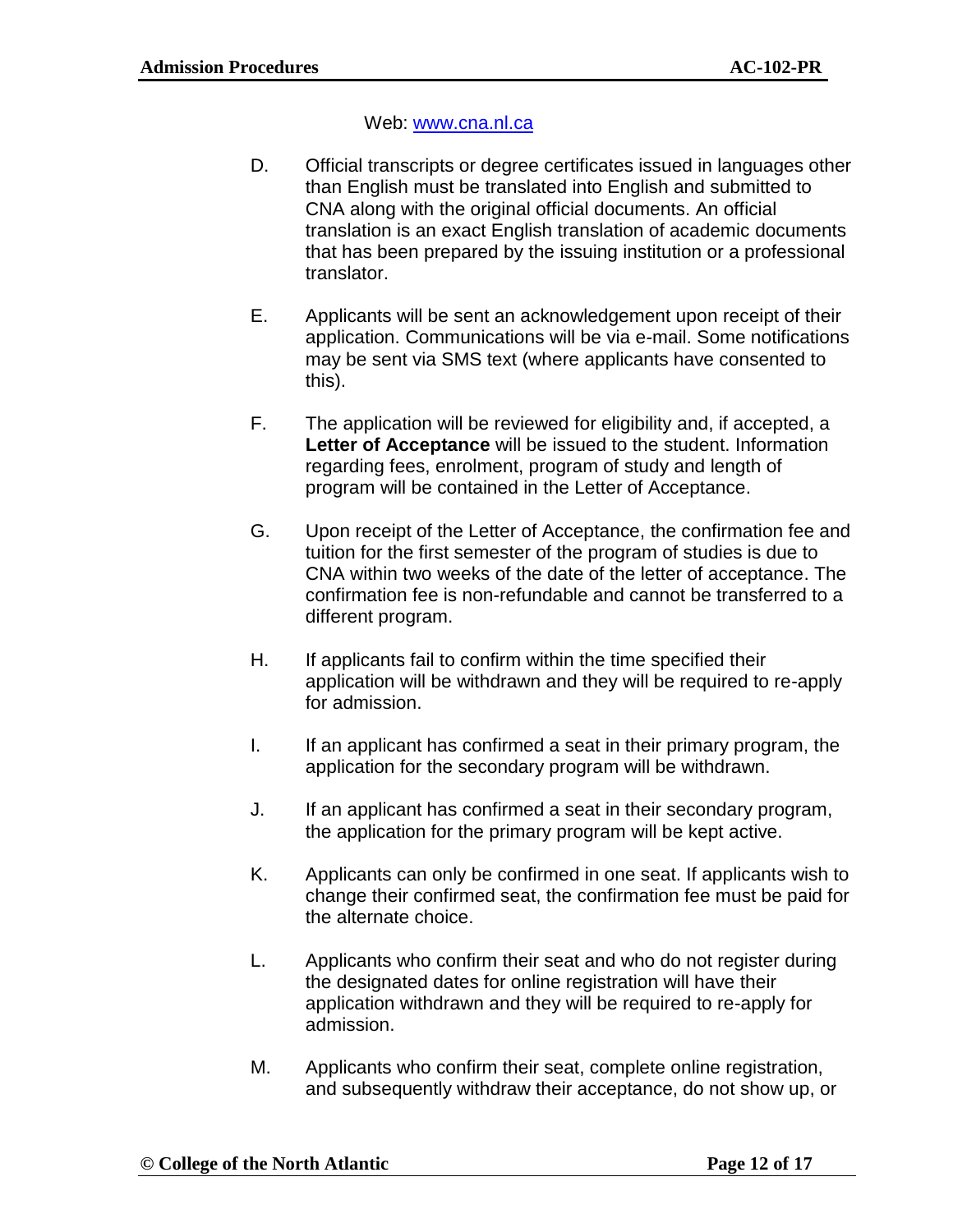discontinue from the program will have to re-apply.

N. International applicants who plan to study in Canada should take their letter of acceptance to the nearest Canadian Embassy, High Commission, or Consulate to apply for a **Student Study Permit**. An immigration officer will then provide the applicant with an information package about the documents that are necessary to process a student study permit. Further information about Application to Study in Canada, Study Permits can be found at [http://www.cic.gc.ca/english/information/applications/student.asp.](http://www.cic.gc.ca/english/information/applications/student.asp)

Generally, applicants will need:

- Documentation verifying personal identification (such as a passport);
- An original **Letter of Acceptance**;
- Proof of funds available to cover tuition and living expenses; and
- Assurance that the student will return to their country of residence.

International applicants who plan to remain in their home country while completing their CNA programs delivered online for the full duration of the program are not required to obtain a Student Study Permit or travel to Canada.

- O. Once an applicant has been issued a Student Study Permit from the Canadian Diplomatic Mission, they should advise CNA and make arrangements to travel to Canada to begin their program at CNA.
- P. In the event that a student visa is not awarded by the Canadian Embassy, the tuition will be refunded in full except for the nonrefundable application fee and confirmation fee.
- Q. Proof of approval of visa must be forwarded to International Admissions by:

August  $15<sup>th</sup>$  for Fall intake, December 15<sup>th</sup> for Winter intake, and April 15<sup>th</sup> for Spring intake (if applicable).

Failure to provide proof of visa approval by the deadline dates noted above will result in the application being withdrawn, and the applicant having to submit another application (and pay the applicable fee).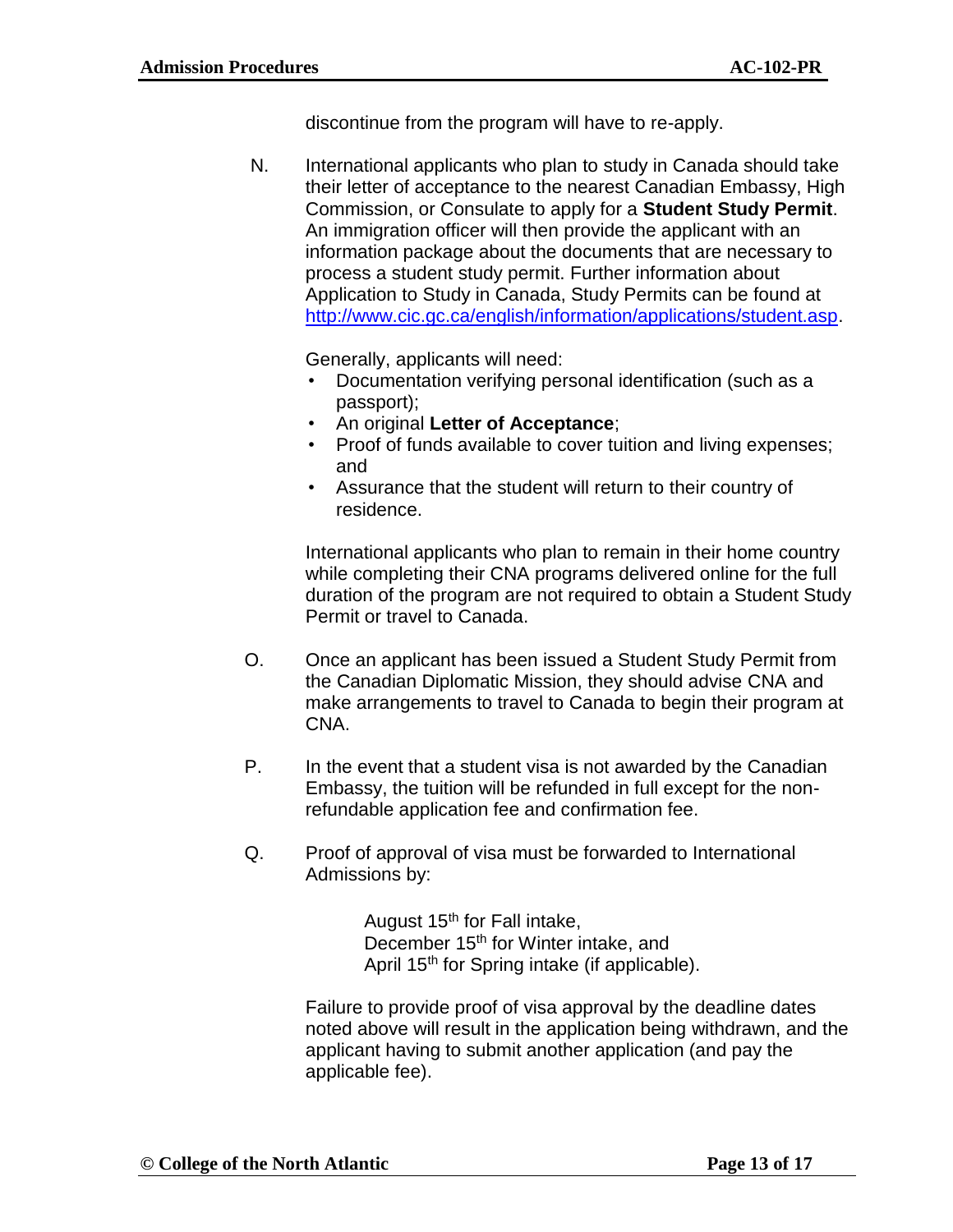## 5.2 English Proficiency

All international applicants must meet CNA's English language proficiency requirements for acceptance into regular programs. CNA will accept these recognized tests of English language proficiency:

CAEL - 60, TOEFL paper based - 550, TOEFL Internet based - 79, TOEFL computer based - 213 or equivalent, IELTS Academic Test overall band score of 6.0, MELAB - 78, MET - 52, Duolingo - 105 to 110, or Pearson PTE Academic English Test - 53

If an international applicant has attended an educational institution (high school or post-secondary) for a period of three years or more where the official language of instruction was English, the English language proficiency test will not be required.

If an international applicant has resided and was continuously employed in an English language work environment in a country that is exempt from our English language requirements (as listed on our website) for a period of five years or more, the English language proficiency test may be waived. The applicant must provide a resume and a letter from a supervisor confirming the nature of their work was conducted in English.

Some programs may require specific English language requirements and proficiency scores that differ from those stated above; therefore international applicants are advised to please refer to the specific program admission requirements as identified in the Academic Calendar.

The School of Health Sciences requires the following minimum English language proficiency scores for applicants whose first language is not English (IELTS Academic Test overall band score of 7.0, Speaking 7.0, Listening 7.5, Reading 6.5 and Writing 7.0).

## 5.3 Academic Prerequisites

Admission requirements for each program are set out in the program description. For most programs, the admission requirement is graduation from high school with overall high school average of 60% or better in the Canadian system. Certain programs require achievement in specific subject areas, such as English, Mathematics, Biology, Chemistry or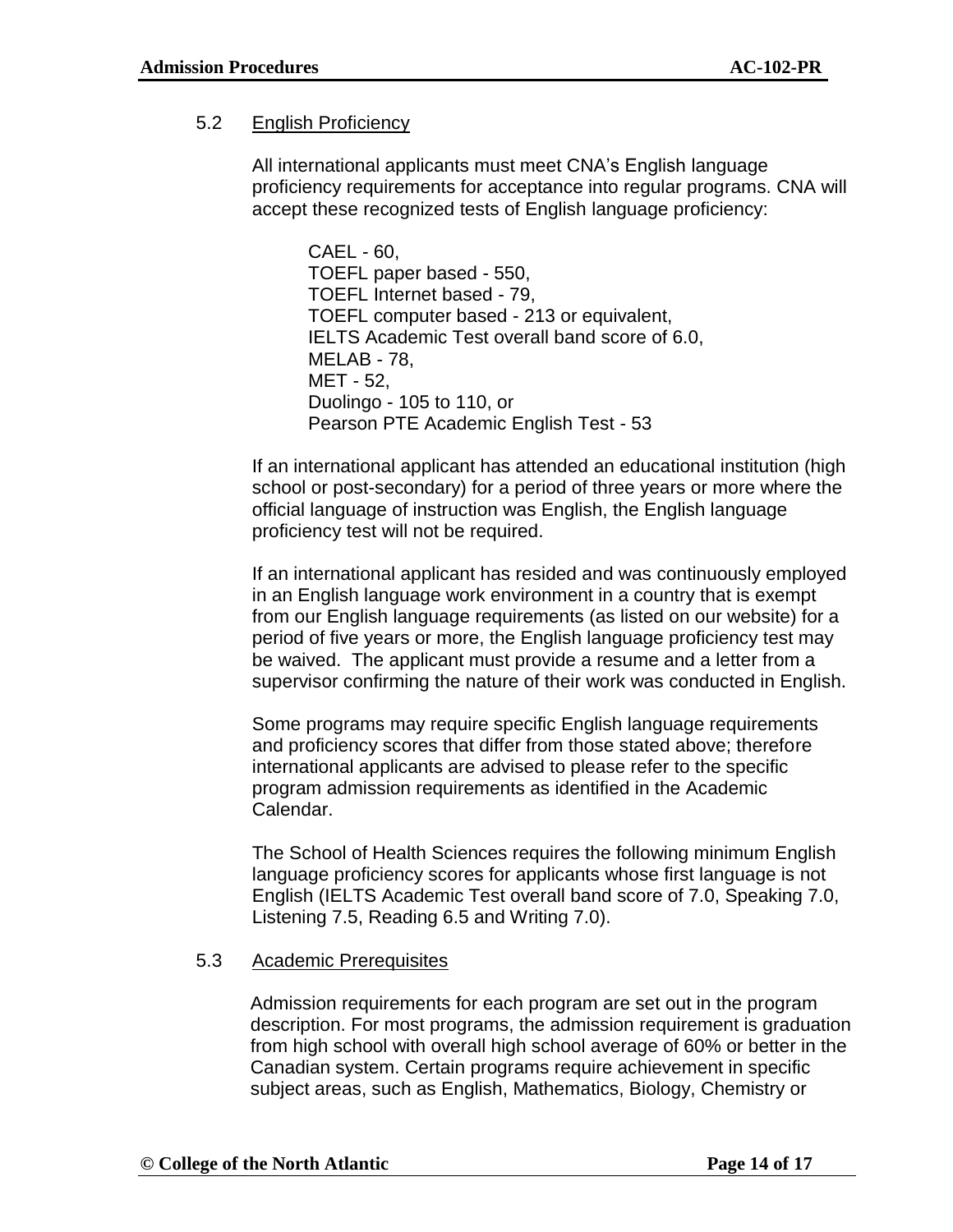Physics. Applicants from British-oriented educational systems should present the General Certificate in Secondary Education. All applicants should submit the most recent official high school transcript of marks, which will be assessed on an individual basis. Those applicants who have completed advanced courses in Mathematics and Sciences may be eligible to receive exemption for those courses.

### 5.4 Health Insurance: Newfoundland and Labrador's Medical Care Plan (MCP) and International Students

International students undertaking full time post-secondary studies in Newfoundland and Labrador may be eligible for MCP coverage. A detailed explanation of MCP services can be found on the Provincial Government website at

[http://www.health.gov.nl.ca/health/mcp/international.html.](http://www.health.gov.nl.ca/health/mcp/international.html)

The Medical Care Plan (MCP) program applies to any foreign individual issued an official study permit by Citizenship and Immigration Canada before entering the country. The individual must be attending a recognized post-secondary educational institution in Newfoundland and Labrador for a period of at least 12 months. Dependents of the student will also be covered under MCP, provided they are living in the province and have relevant documentation to support their application.

In order to receive coverage, international students must apply for and receive an MCP card. The Medical Care Plan (MCP) application form is found at [http://www.health.gov.nl.ca/health/mcp/forms/ben\\_reg.pdf](http://www.health.gov.nl.ca/health/mcp/forms/ben_reg.pdf) . Coverage becomes effective for eligible students and dependents on the later of the date of enrollment in a full time post-secondary program or arrival in the province. Eligible students must present a letter of enrollment from the educational institution at the time of registration. Coverage must be renewed annually at which time a current letter of enrollment must be provided. Coverage terminates upon completion of the study program; termination from the study program; or the date of permanent departure from the province, whichever is earlier. Students must be attending school and residing in the province in order to avail of coverage.

Coverage is available for services listed under the Medical Care Insured Services Regulations and the Hospital Insurance Plan Regulations. Health insurance for other services (i.e., coverage of prescription drugs) may be available for International Students with MCP cards to purchase through CNA or other health insurance companies. Proof of coverage equivalent to Canadian coverage must be received prior to the start of classes if a student is opting out of CNA's insurance plan.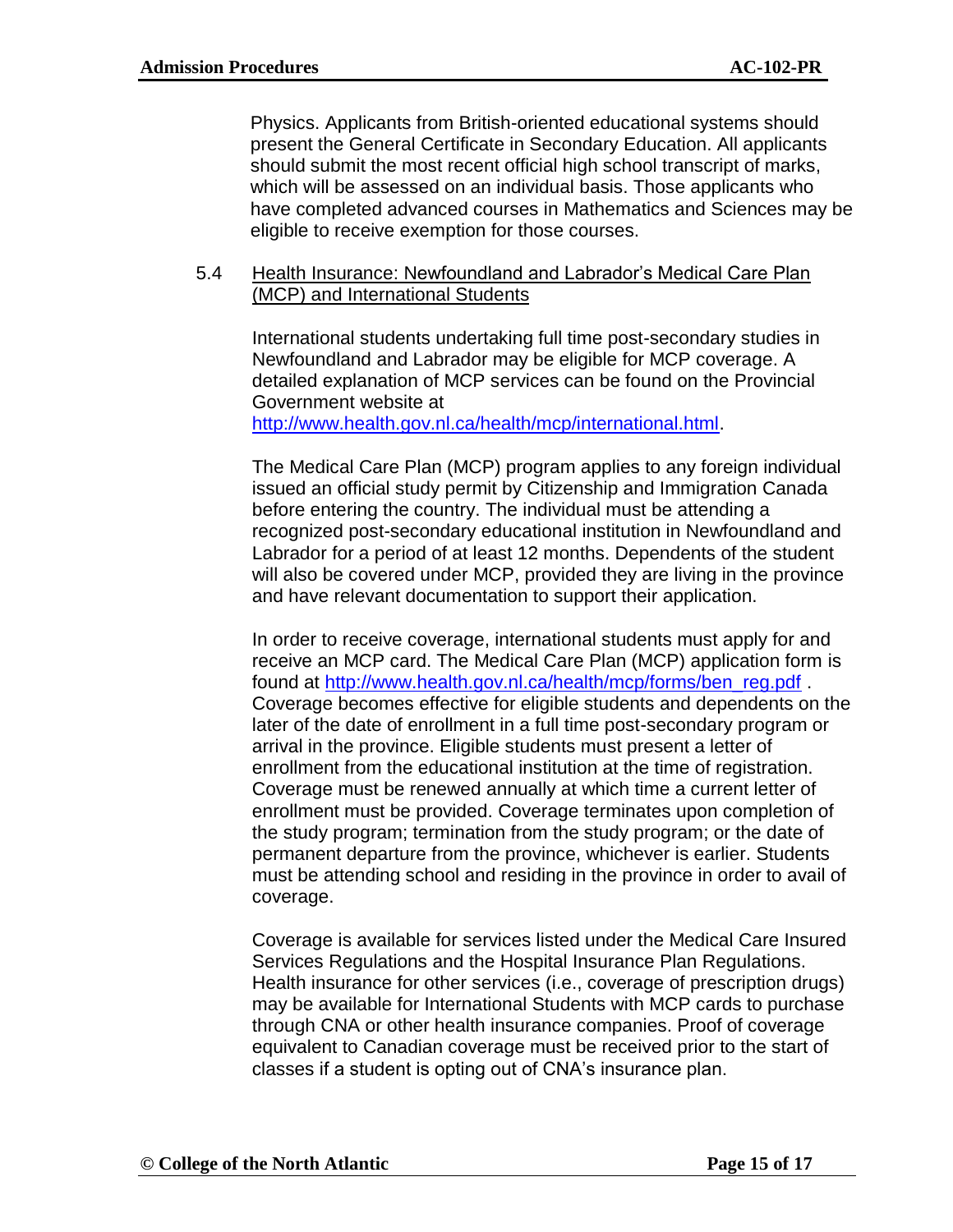International students temporarily leaving the province for vacation or other purposes may qualify for out-of-province coverage for up to 182 days in any 365-day period. The residency requirement for international student beneficiaries must be satisfied in each subsequent 365-day period in order to receive future out-of-province coverage. In order to ensure out of province coverage, international students must apply for and receive an Out-of-Province Coverage Certificate prior to leaving the province, for which the application can be found at [http://www.health.gov.nl.ca/health/mcp/forms/oop\\_rqst.pdf](http://www.health.gov.nl.ca/health/mcp/forms/oop_rqst.pdf) .

Registered students of CNA are covered under an accident insurance plan. This DOES NOT provide routine medical coverage for students.

### 5.5 Proof of Status

International students must provide proof of status (i.e., study permit) in Canada to campus student services staff within 7 days of the semester start. Students who do not provide their study permit by this deadline will be withdrawn from the program. Refund rules will apply.

### 5.6 Student Services

Student Services, in cooperation with the International Office, will assist international students in such areas as providing local accommodations listings, orientation and general information. The full range of student services as outlined in the Academic Calendar will be made available to international students.

## 5.7 Application Deadline

The deadlines for international applicants who are not already living in Canada and/or do not already have a visa are:

June  $30<sup>th</sup>$  – for Fall October  $30<sup>th</sup>$  – for Winter (if applicable) February  $28<sup>th</sup> -$  for Spring (if applicable)

## 5.8 Acceptance Deadline

The deadlines for issuing Letters of Acceptance to international applicants who are not already living in Canada and/or do not already have a visa are:

July  $5<sup>th</sup>$  – for Fall November  $5<sup>th</sup>$  – for Winter (if applicable) March  $5<sup>th</sup>$  – for Spring (if applicable)